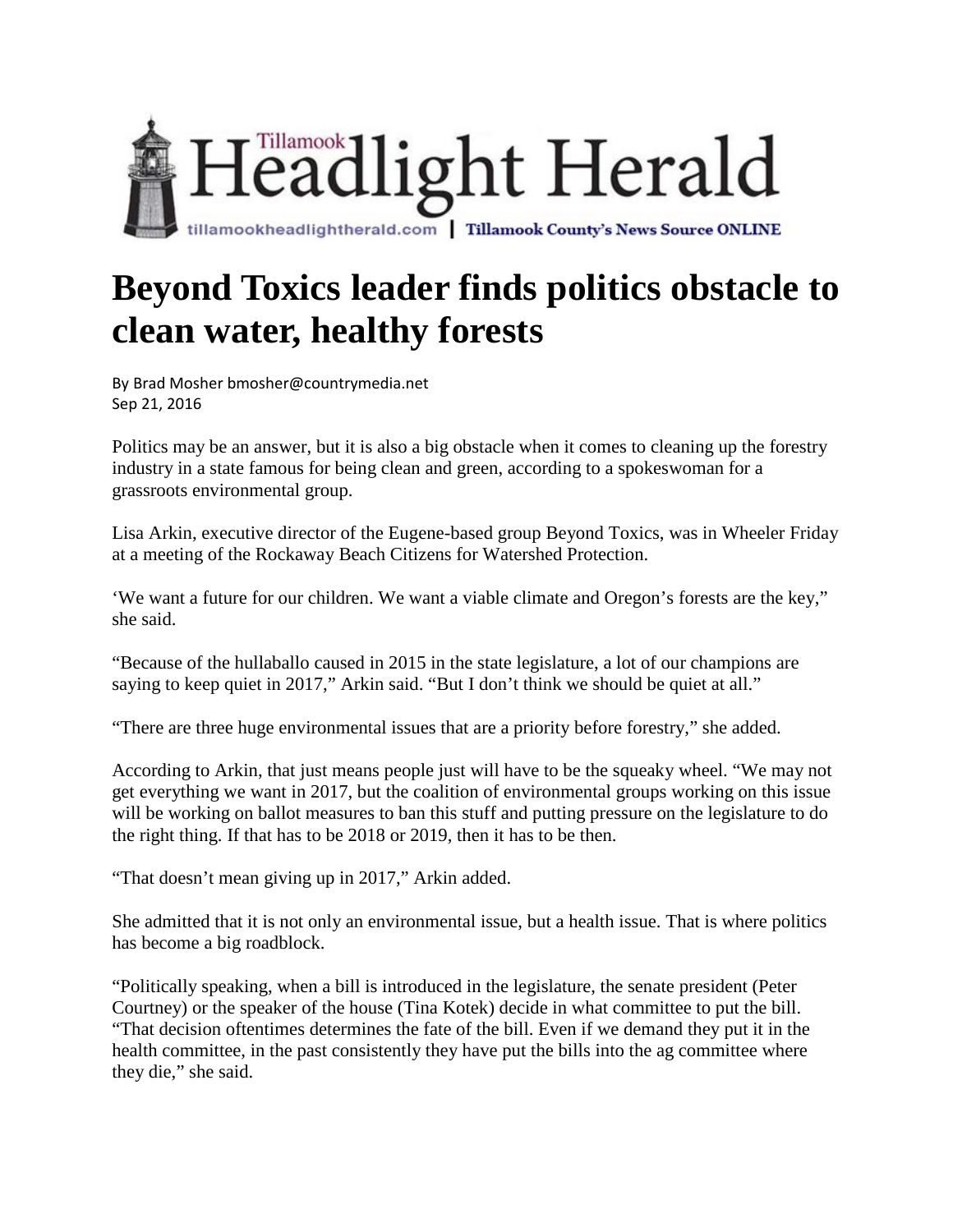"That is just the political reality. We have so many gauntlets to get through," she added.

One thing is certain, the state's inability or unwillingness to clean up its coastal waterways has cost the state millions in federal grant money.

According to Arkin, a Portland attorney filed a lawsuit with the federal Environmental Protection Agency that claimed the state was not meeting its requirements as part of the Clean Water Act.

"The EPA did come in inspected and agreed that Oregon had not met its obligations under the Clean Water Act for the coastal area. They yanked millions of dollars of federal funding," she explained.

"Oregon has not agreed to improve its stream protection practices, as of yet," Arkin added.

Beyond Toxics has worked with some communities and municipalities to ban chemicals that have been tied to hive collapse. "We were the group that brought to Eugene, Portland and the City of Milwaukee city bans on neo-nicotinoids - those are the bee-killing pesticides.

Pesticides and herbicides impact all living things, she added.

## **Toxic report**

Beyond Toxics did the first report on what happens herbicides in forestlands, Arkin said.

"That report has set the standard for what you now know about forestry. That report divulged to the public that there were [chemical] tank mixes. No one really knew that before because the industry didn't tell you. In fact, what they told you -- that it was just one chemical -- was a big, fat lie.

"We were able to show that they combined 2,4-D (2,4-Dichlorophenoxyacetic acid) with hexazinone (a broad spectrum herbicide), atrazine and ... they were just packing all this stuff in with petroleum oil and spraying the landscape," she said.

In addition, the report showed that areas were being sprayed more often and the amounts of chemicals per acre were increasing, she explained.

## **Tree plantations sickly**

Beyond Toxics partnered with some timber owners who manage their land more sustainably, she said. "We call them resilient foresters, who do not clear cut and do not use herbicides.

"They make sure there is diverse and mixed trees within their ecosystem. They create habitat for small animals. They don't slash burn.